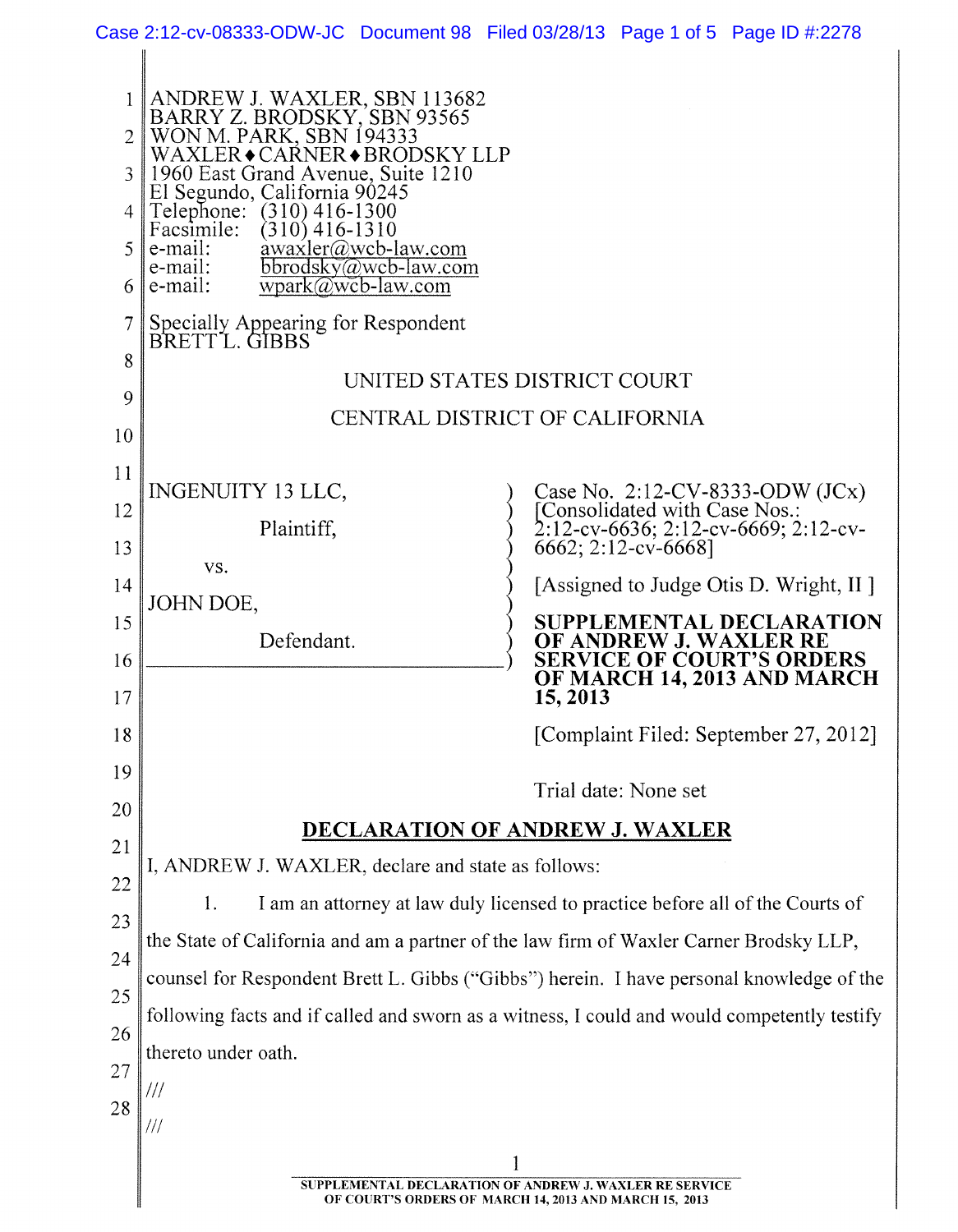1 2 3 4 5 6 7 2. Pursuant to the Court's Order of March 14, 2013, my office was ordered to serve the Court's March 14, 2013 Order on the individuals and entities listed on that Order by March 15, 2013. In addition, on March 15, 2013, the Court modified the hearing date set forth in its Order of March  $14<sup>th</sup>$  and further ordered that my office serve the new hearing date on all the individuals and entities listed in its Order of March 14, 2013. On March  $15<sup>th</sup>$  we complied with the Court's two Orders, as confirmed by my Declaration which we filed on March 18, 2013 [Dkt. 92]

8 9 10 11 12 13 14 3. Since serving those Orders on March  $15<sup>th</sup>$ , we have continued in our efforts to locate additional addresses for the individuals and entities that we were ordered to serve. We were able to locate a few additional addresses for Mark Lutz, John Steele and Peter Hansmeier. On March 25, 2013 and March 28, 2013, I asked my assistant, Heather Dodd, to serve both Orders on these individuals at the newly found addresses. I have attached as Exhibit "A" a copy of Ms. Dodd's declaration detailing her efforts to serve these parties at the newly found addresses.

15

19

20

21

22

23

24

25

26

27

28

16 17 18 I declare under the penalty of perjury under the laws of the United States of America that the foregoing is true and correct. This declaration is executed on this  $28<sup>th</sup>$ day of March 2013, in El Segundo, California.

ANDREW J. WAXLER

2 **SUPPLEMENTAL DECLARATION OF ANDREW J. WAXLER RE SERVICE OF COURT'S ORDERS OF MARCH 14,2013 AND MARCH 15, 2013**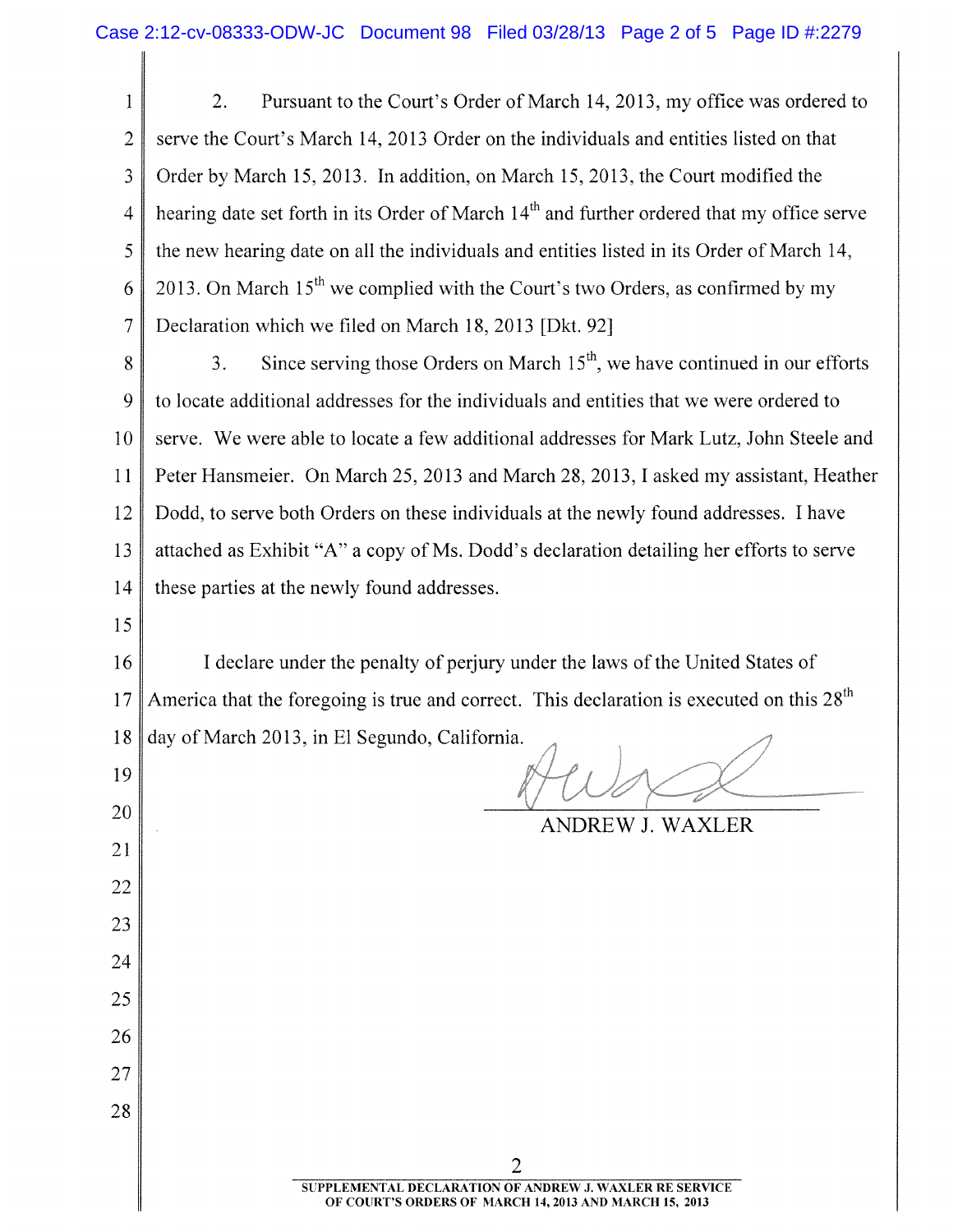Case 2:12-cv-08333-ODW-JC Document 98 Filed 03/28/13 Page 3 of 5 Page ID #:2280

## EXHIBIT "A"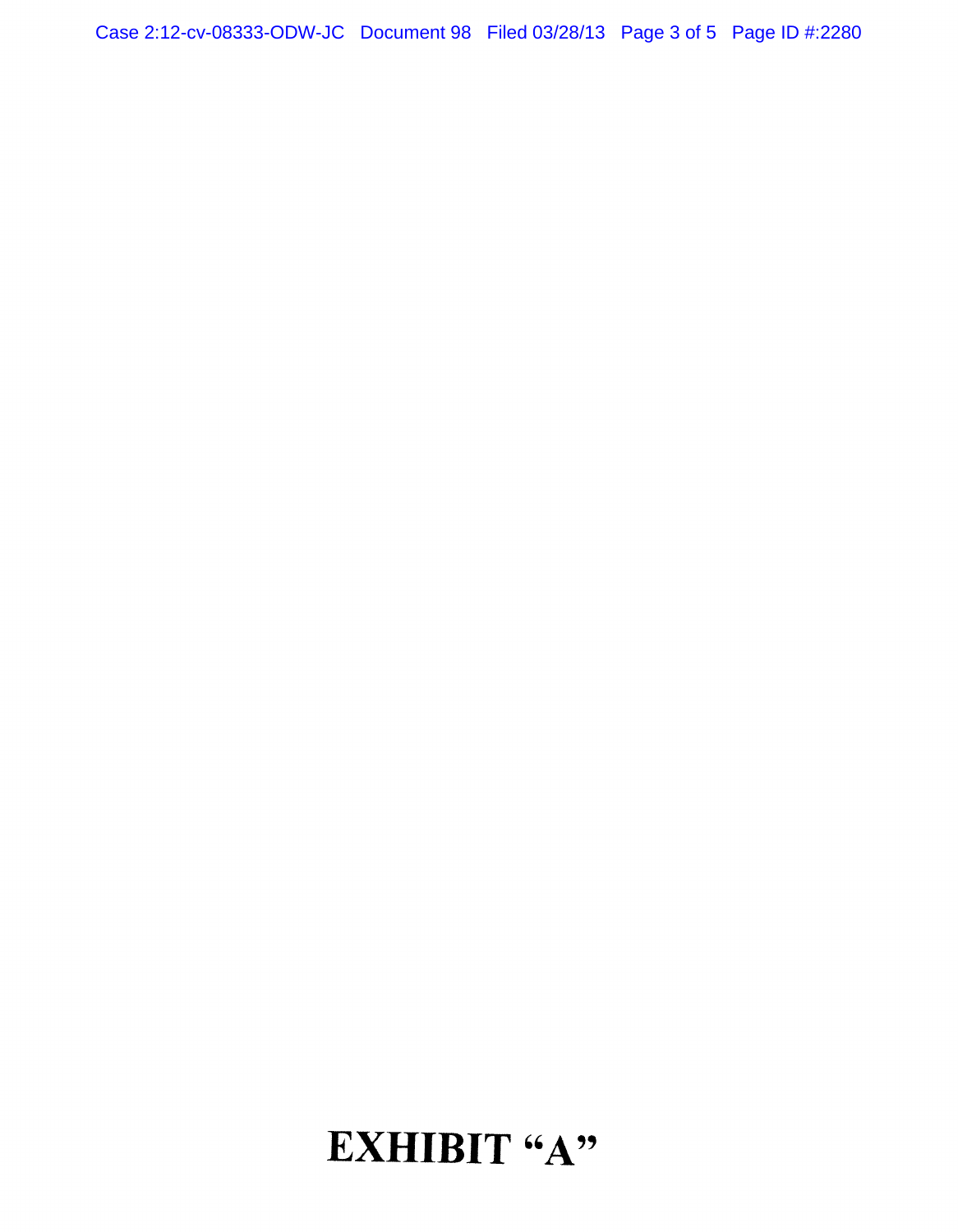|                | Case 2:12-cv-08333-ODW-JC Document 98 Filed 03/28/13 Page 4 of 5 Page ID #:2281          |
|----------------|------------------------------------------------------------------------------------------|
| 1              | <b>DECLARATION OF HEATHER DODD</b>                                                       |
| $\overline{2}$ | I, HEATHER DODD, declare and state as follows:                                           |
| 3              | I am employed by Waxler Carner Brodsky LLP as the legal assistant to<br>1.               |
| 4              | attorney Andrew J. Waxler. I have personal knowledge of the facts set forth below, and I |
| 5              | could and would competently testify to them if called upon to do so.                     |
| 6              | On March 25, 2013, at the request of Mr. Waxler, I re-sent the March 14,<br>2.           |
| $\overline{7}$ | 2013 and March 15, 2013 Orders to new addresses given to me by Mr. Waxler as follows:    |
| 8              | a. Service on "John Steele, of Steele Hansmeier PLLC, Prenda Law, Inc. and/or            |
| 9              | Livewire Holdings LLC." I served Mr. Steele via the following e-mail address:            |
| 10             | john@steele-law.com.                                                                     |
| 11             | b. Service on "Mark Lutz, of Prenda Law, Inc., AF Holdings LLC and/or Ingenuity          |
| 12             | 13 LLC." I served Mr. Lutz via Federal Express at the following two (2)                  |
| 13             | addresses; the first location was 48 Wall Street, Suite 1100, New York, NY               |
| 14             | 10005. The Federal Express package was confirmed as delivered on March 26 <sup>th</sup>  |
| 15             | but I received a call from the mailroom at that location stating that Mark Lutz          |
| 16             | did not have an office or mailbox at that location. The second location was an           |
| 17             | address for Livewire Holdings LLC at 6575 W. Tropicana Avenue, Unit 1109,                |
| 18             | Las Vegas, NV 89103. I have confirmed with Federal Express that the recipient            |
| 19             | has moved and is no longer at that address.                                              |
| 20             | 3.<br>On March 28, 2013, at the request of Mr. Waxler, I re-sent the March 14,           |
| 21             | 2013 and March 15, 2013 Orders to a new address given to me by Mr. Waxler as follows:    |
| 22             | Service on "Peter Hansmeier, of 6881 Forensics LLC." I served Mr. Peter<br>$c_{\cdot}$   |
| 23             | Hansmeier via Federal Express at the following address: Livewire Holdings                |
| 24             | LLC. 2100 M St NW, Suite 170-417, Washington DC 20037-1233.                              |
| 25             | ///                                                                                      |
| 26             | ///                                                                                      |
| 27             | ///                                                                                      |
| 28             | ///                                                                                      |
|                |                                                                                          |